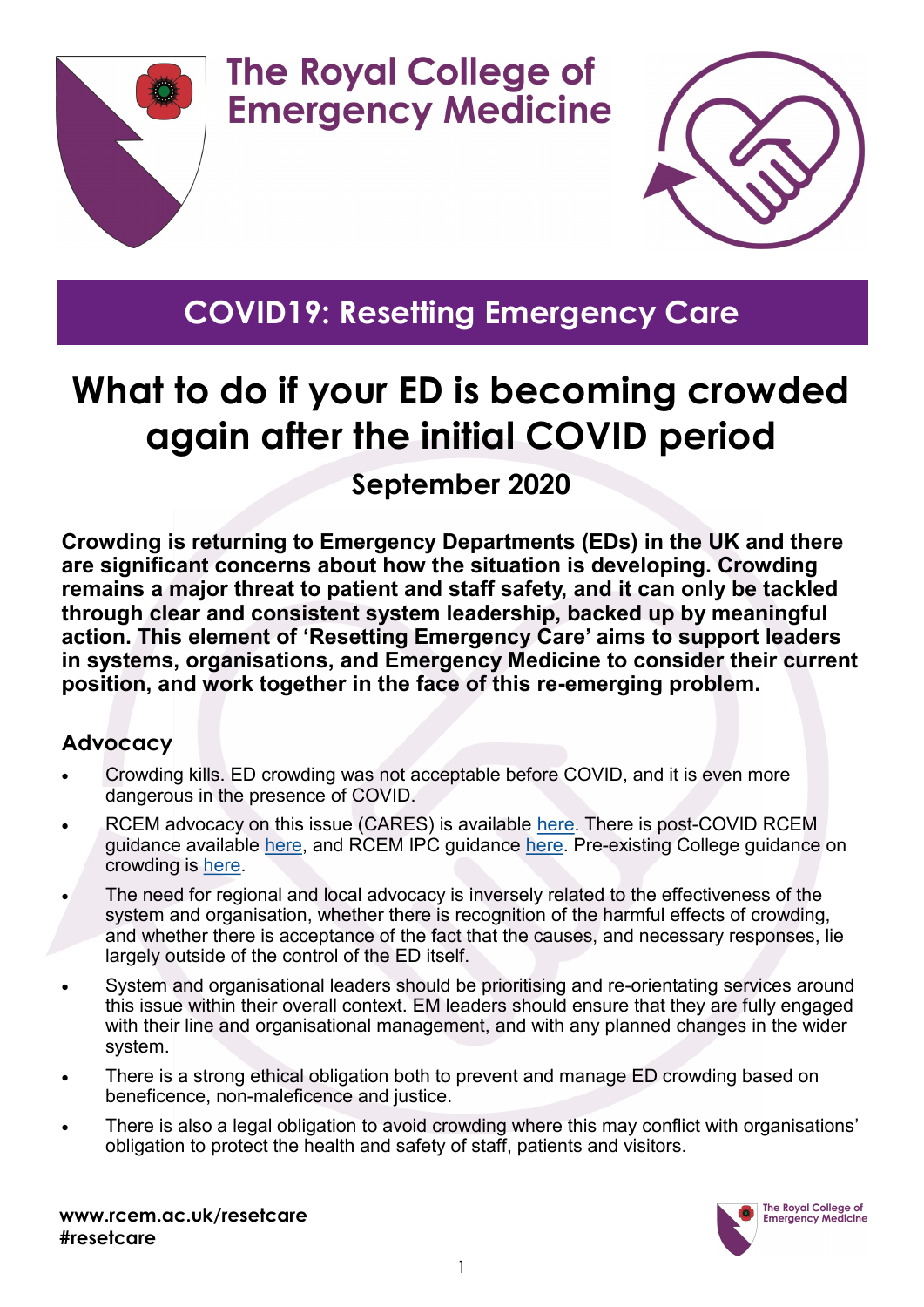



- Narratives around safety, and both patient and staff experience are extremely useful to help others to understand the problems that have to be resolved.
- If loss of inpatient or procedural capacity due to IPC measures, designed to protect patients and staff, is part of the problem … then the same considerations apply in all areas of the ED. This is especially true since ED patients are undifferentiated and not tested for COVID-19 or other infectious diseases. ED patients and staff have the same right to a safe experience as other groups.
- It is neither reasonable nor sensible for the ED to be expected to "cope" without being part of a wider organisation and system response, or to be regarded as still having elastic walls. EDs cannot pick up the pieces of a failing system where it results in crowding, given the attendant risks to patients and staff, and to organisational performance and reputation.
- EM leaders have a duty to act as advocates for their patients and staff, so that NHS bodies can plan and respond appropriately. They also have a duty to work within existing risk management systems, and to warn when crowding is becoming dangerous.
- Advocacy can sometimes mean asking uncomfortable questions, particularly around evening and weekend operations.

#### **Has your ED adopted relevant good practice?**

- Are ED IPC measures up to scratch?
- Do you know what space, staff and informatics support you require to run your ED safely and effectively? Has the case been made, and considered at the appropriate level with the appropriate level of support?
	- If the ED footprint has adapted to cope with COVID, have staffing requirements in all groups been changed to reflect this?
	- Can you treat critically ill patients with infectious disease safely in the ED?
- Do you know the current safe physical capacity of ED (including waiting and ambulatory areas) and how it differs from the position pre-COVID?
- Are ED internal processes as efficient, effective and consistent as they need to be?
	- Is there organisational support to break down barriers?
- Have EM leaders agreed a departmental philosophy and escalation procedure around imminent crowding? (It is important from both an ED and organisational perspective for EM senior staff to present a consistent and united front).
- Has the organisation's existing risk management structure been fully utilised?
	- It is the responsibility of the organisation to respond appropriately.

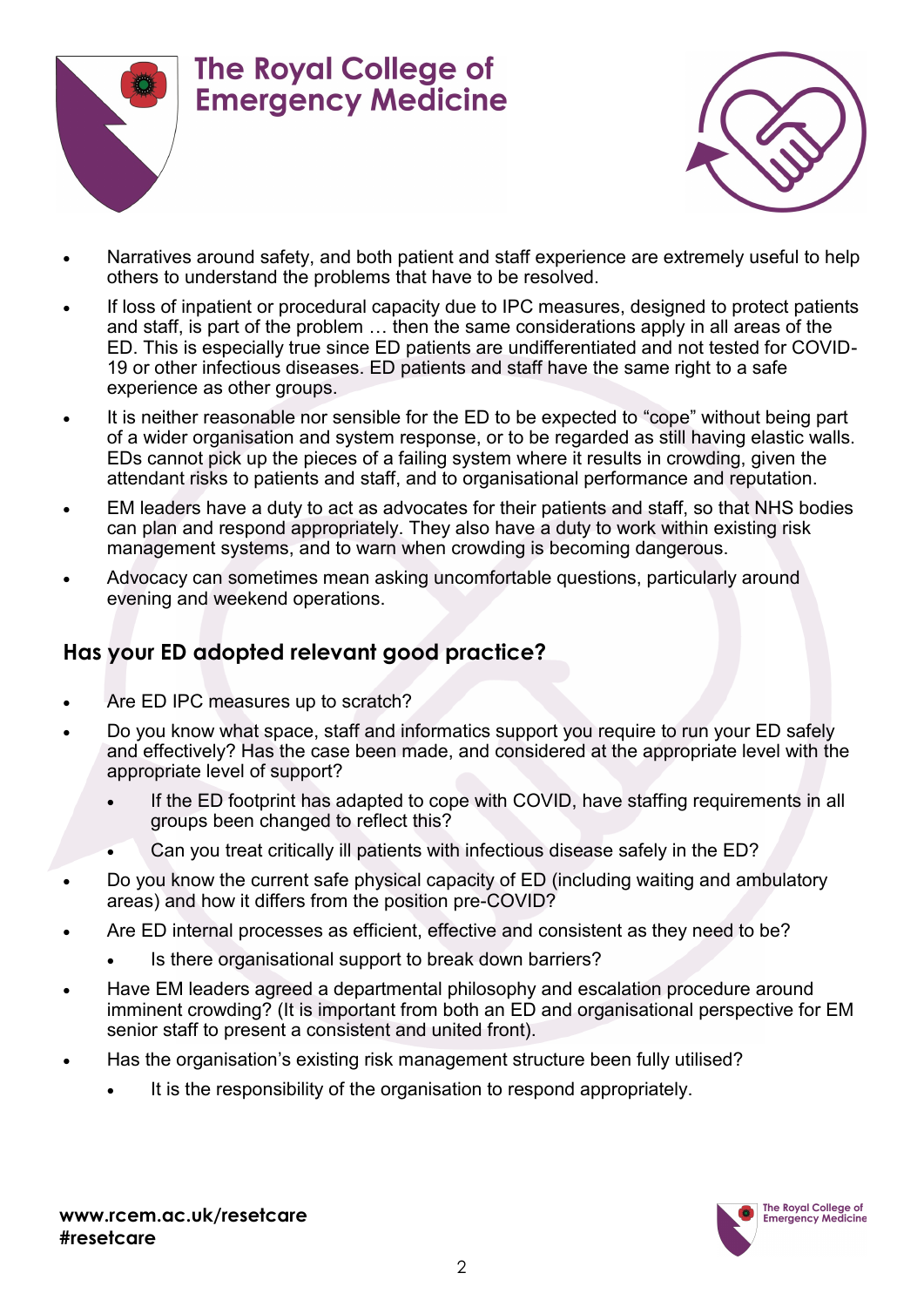



#### **Is your organisation doing all it can to reduce crowding?**

EDs crowd when:

- 1. There are too many patients to manage with the available staff
- 2. There are too many patients to be managed within the available space
- 3. There are internal hold-ups such as waiting for imaging or specialist opinions, disagreements with teams about accepting patients, or overly complex systems
- 4. There is exit block or slow flow
- 5. A combination of the above. Exit block will trump everything.

It is wise for organisational and system leaders to be asking where they are with respect to the following domains. EM leaders should be asking how they can support efforts, but they should be led by senior and empowered organisational leaders.

- Setting up effective 111 (or equivalent), primary care and community options, combined with accessible alternatives to ED. These all need to work when patients actually present and need them, rather than just during traditional 'working hours'.
- Recalibrating pathways that lead to patients coming through ED by default. This includes those referred to the take, to specialist teams or those needing a swab before they go to a protected ward. Examples:
	- Are community services supported to refer patients to appropriate teams and areas, using simple and effective systems, to facilitate by-pass of the ED?
	- Have inpatient teams got accessible assessment areas that are not the ED?
	- Does post-discharge / post-op information include contact details for specialist teams, and plans that work 24/7, rather than simply defaulting to ED?
	- Are ED triage and initial assessment teams supported and empowered to safely stream to the most appropriate service?
- Ensuring ambulatory care becomes part of the DNA of the local NHS. In the first instance this means developing accessible 7-day, extended hours, SDEC options for every speciality. These need to have adequate capacity and be accessible from primary and other pre-hospital care.
	- EDs can then also stream to these services or use them as alternatives to admission.
- Getting staffing right across the acute pathway based on the level and expected variation in demand AND the physical footprints.
- Aiming for safe bed occupancy levels, which requires enough staffed beds, and optimised length of stay.
- Ensuring the organisation's informatics infrastructure supports effective clinical and managerial practice.
- Ensuring the organisation's managerial infrastructure and culture supports innovation and flexibility.

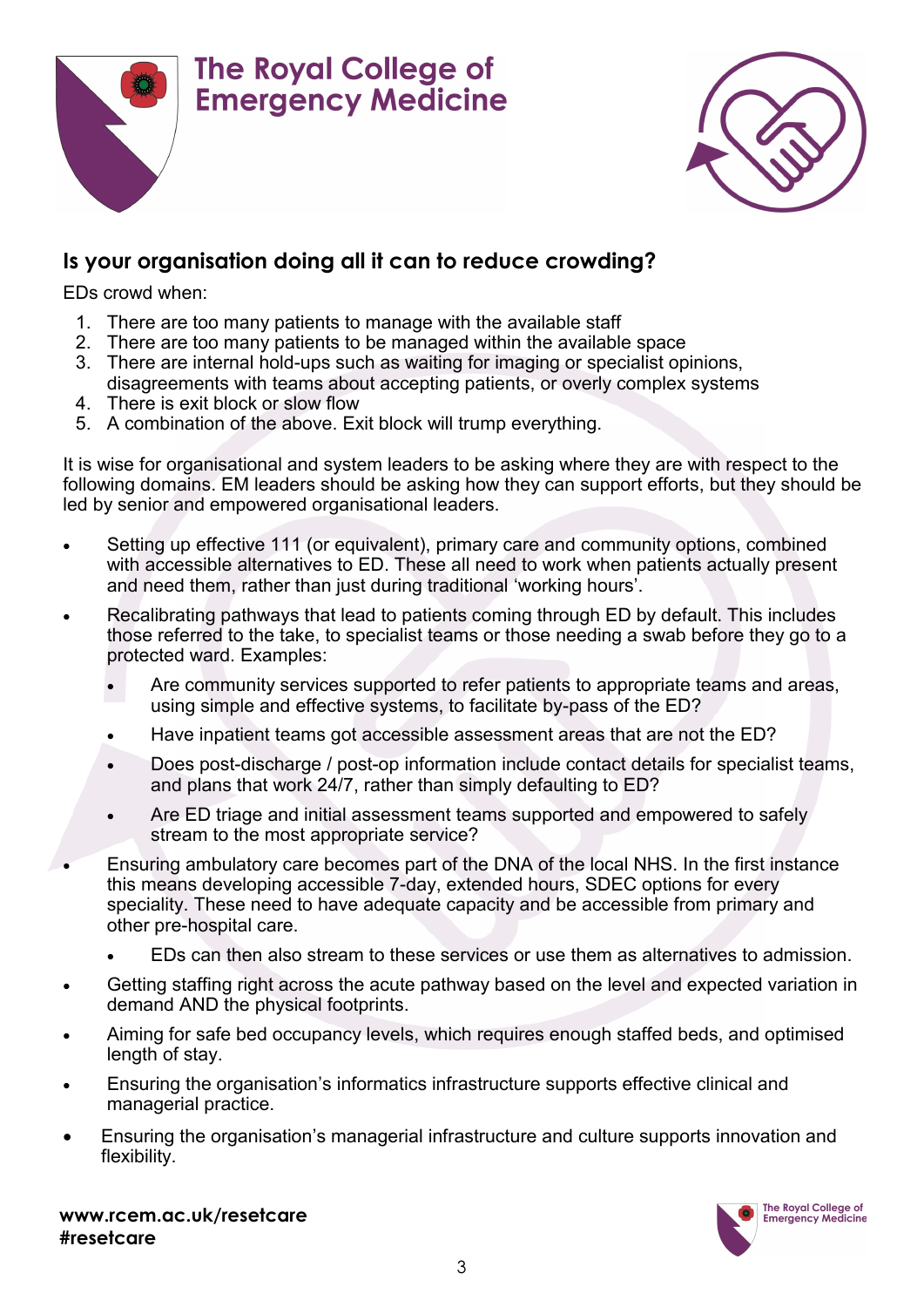



- Getting acute pathways, particularly for medicine, running effectively. This needs to include evenings and weekends. There's a joint RCEM/RCP/ RCGP/ SAM statement [here.](https://www.rcplondon.ac.uk/guidelines-policy/rebuilding-nhs-improving-medical-pathways-acute-care)
- Developing 7-day 24/7 responses and/or pathways from specialist teams who do not currently provide such a response.
- Ensuring early senior opinions are available from the right specialist teams when patients need them, at the time they need them, to avoid admission or to optimise care early in the inpatient pathway.
- Developing and supporting an effective set of professional standards for the whole organisation, including actions when patients are ready-for-ward.
- Adopting policies across the organisation so that patients aren't held up in the ED or other assessment areas waiting for non-critical diagnostics or opinions.
- Improving pathways for patients with mental health problems both out of hospital & in the ED.
- Improving systems around patients who attend frequently.
- Ensuring access to all necessary diagnostic tests 7/7, together with early reporting.
- Ensuring that the wards and wider system are running to good practice 7/7 with particular attention to progressing care and supporting (early) discharge, and ensuring that there is flow across the week not just during the 'working week'.
- Ensuring transport or drug availability issues don't stop patients being discharged when they are ready, either from the ED or hospital.
- Ensuring that escalation plans have clear triggers (and that they have changed to reflect post-COVID world), clear responses and accountability. Such plans should:
	- Reflect post-COVID safe capacity and triggers.
	- Contain clear actions and where possible avoid discretionary effort.
	- Work effectively 7-days 24/7. 'Tumbleweed plans' are pointless.
	- Ensure the organisation's escalation response enables it to bring in additional staff when needed, including evenings, weekends and bank holidays (this may need to backed up by facilitatory financial and HR policies).
	- Involve not just the organisation, but the local health community.
	- Answer the most difficult questions about what happens when assessment areas, or the hospital, are predicted to be full. This doesn't mean the ED should be allowed to crowd and may include developing as a least-worst escalation option a post-ED cohort area (not a pre-ED holding area). Such an area should not be the responsibility of EM clinicians or of ED staff. RCEM's view on holding ambulances, pre-ED areas, and post-ED areas are [here.](https://www.rcem.ac.uk/docs/Coronavirus/Resetting%20Emergency%20Care%20FAQs%20-%20Clinical%20Leads.pdf)
		- Is there a big button to press when you see that ambulances will not be able to offload, and does it make a real difference when you do press it?